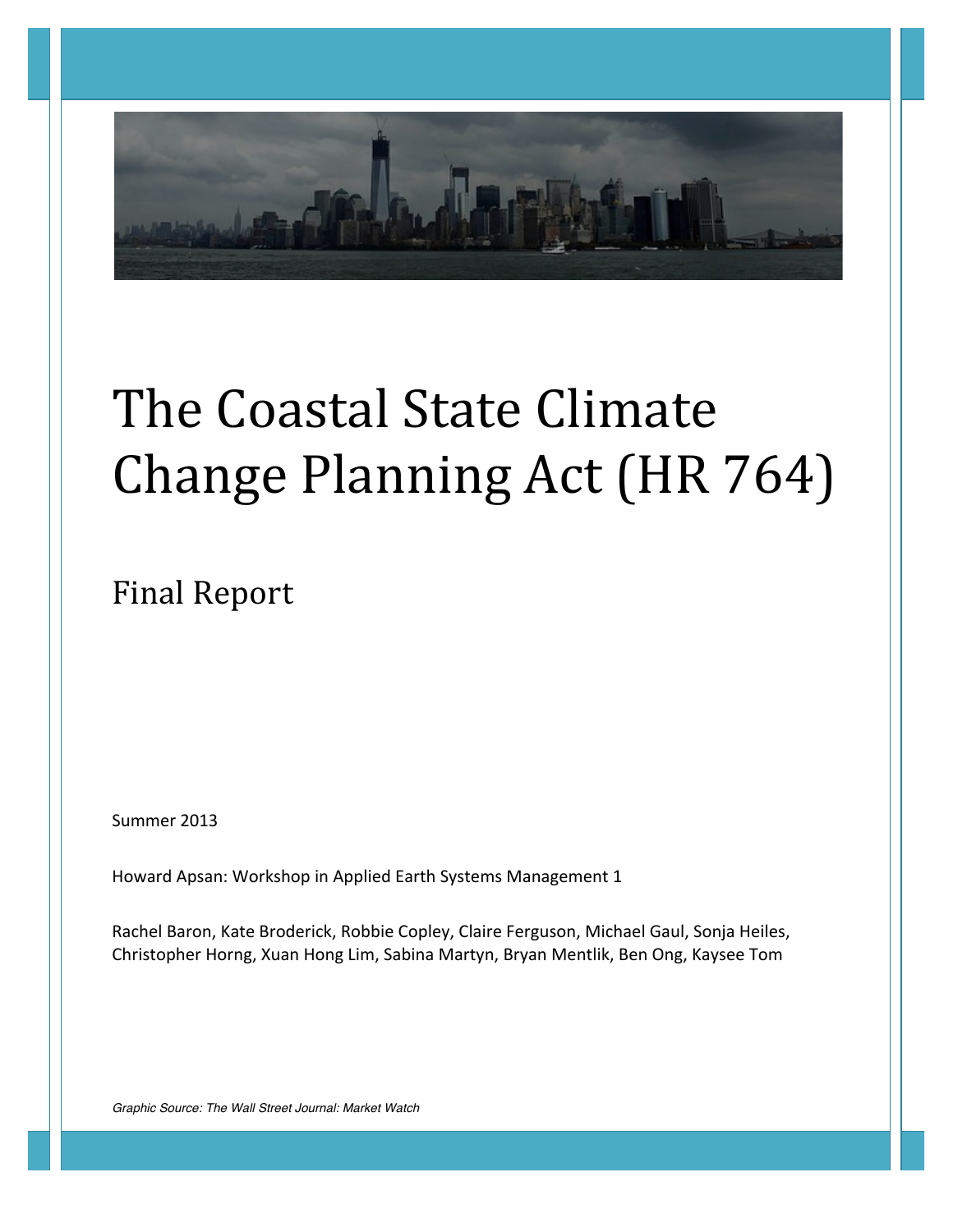## **The Coastal State Climate Change Planning Act (HR 764)**

#### **I. Introduction**

#### **A. The Coastal Zones**

Climate change particularly impacts the welfare of coastal zones because these regions are situated at the lively interface of land and water. Aquatic and terrestrial areas strongly influence each other through physical, hydrological, and geochemical processes to produce distinctive ecosystems that cannot be found elsewhere. Ecosystems located on these coastlines, such as salt marshes, wetlands, and estuaries, provide critical habitats for a diverse and unique array of wildlife (Scavia *et al*., 2002). The ecosystem goods and services provided by coastal zones have an estimated value of \$14 trillion per year; therefore, efforts that protect freshwater, saltwater, and terrestrial ecosystems would benefit both the ecosystem and people (Harley *et al*., 2006).

#### **B. The Coastal States**



**Figure 1: US coastal counties. 39% of the American** population occupies 401 coastal counties, which will be seriously affected by climate change without the **legislative action offered by HR 764. (Source: NOAA)** 

The Coastal States are states that border the Atlantic Ocean, Pacific Ocean, Gulf of Mexico, or one of the Great Lakes. The coastal effects of climate change include sea level rise, intense storm events, ocean acidification, and warmer sea temperatures. These changes threaten the economic, social, and ecological health of coastal communities and ecosystems. 80% of the US population resides in coastal states, and Figure 1 depicts about half of that population, or 123 million people, living in counties bordering the coast (NOAA, 2013). Coastal states also contribute approximately 83% of the nation's economic output (NOEP, 2009). Climate change can exacerbate environmental threats along the coasts, resulting in economic losses and quicker degradation of coastal communities.

#### **C. Climate Change and its Causes**

Climate change occurs over several decades or longer and consists of a significant change in temperature, precipitation, or wind patterns (EPA, 2013). It is caused by increases in greenhouse gases such as carbon dioxide, water, and methane in the atmosphere. Greenhouse gases absorb the Sun's energy that is radiated by the Earth and then trap energy within the atmosphere as heat, causing the planet to warm. Over the past 250 years, human activities such as the burning of fossil fuels, land use changes, and agriculture contributed to a significant increase in atmospheric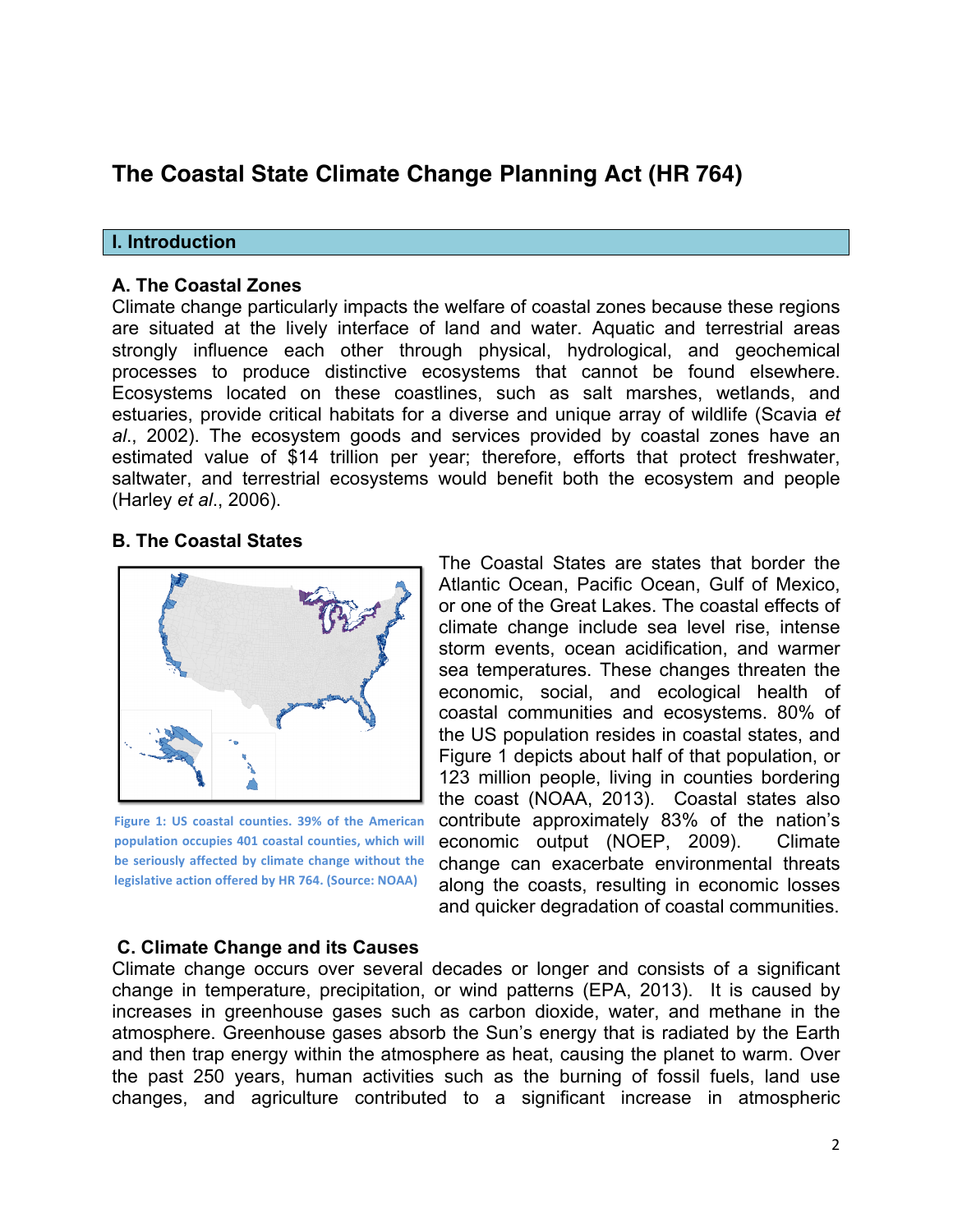greenhouse gas concentrations (IPCC, 2007). Increases in average global temperatures produce positive feedback to worsen the impacts of climate change.

## **II. Science of the Problem**

Climate change and its interconnected effects result in the advent of numerous environmental issues. Many of these problems that are unique to coastal regions include sea level rise, increased storm intensity, reduced water quality, wetland damage, and biodiversity loss.

## **A. Sea Level Rise**

Figure 1 depicts sea levels having risen 9 inches since 1870. The 2007 Intergovernmental Panel on Climate Change report puts the current rate of sea level rise at 3.0 millimeters per year and projects a sea level rise of an additional 0.2 to 0.6 meters by 2100. In the United States, sea level rise of 25 inches is expected to threaten 3.7 million homes in low lying areas by 2100 (Straus *et al*, 2012; Yohe *et al*., 1995). Increasing global temperatures result in both the expansion of warming seawater and the melting of glaciers, polar ice caps, and sea ice (IPCC, 2007). The melting of these large ice masses at an escalating rate introduces more liquid water into the oceans. For instance, Antarctica and Greenland are losing ice mass at a combined rate of about 125 gigatons per year, which would raise global sea levels by 0.35 mm each year (Shepherd



**(Source: EPA)**

& Wingham, 2007, Cazenave & Llove, 2010).

One direct and costly impact of sea level rise is coastal flooding, a phenomenon when seawater inundates normally dry, low-lying land. When the coastline moves further inland, coastal areas may experience permanent flooding. Temporary flooding, however, still occurs during storm surges in intensified storm events. It is anticipated that flash flooding will becoming more frequent and dangerous, especially when coupled with the permanent flooding from rising sea levels (IPCC, 2007).

Coastal erosion is yet another impact of climate change. Both the rise in sea level and the increase in extreme storm events result in larger and rougher wave action in coastal areas. Waves destroy the foundations of structures built near shorelines and deposit sedimentation load in waters near the shore. Extensive and high-rate coastal erosion also destroys coastal marine habitats and changes shorelines, while inlet areas like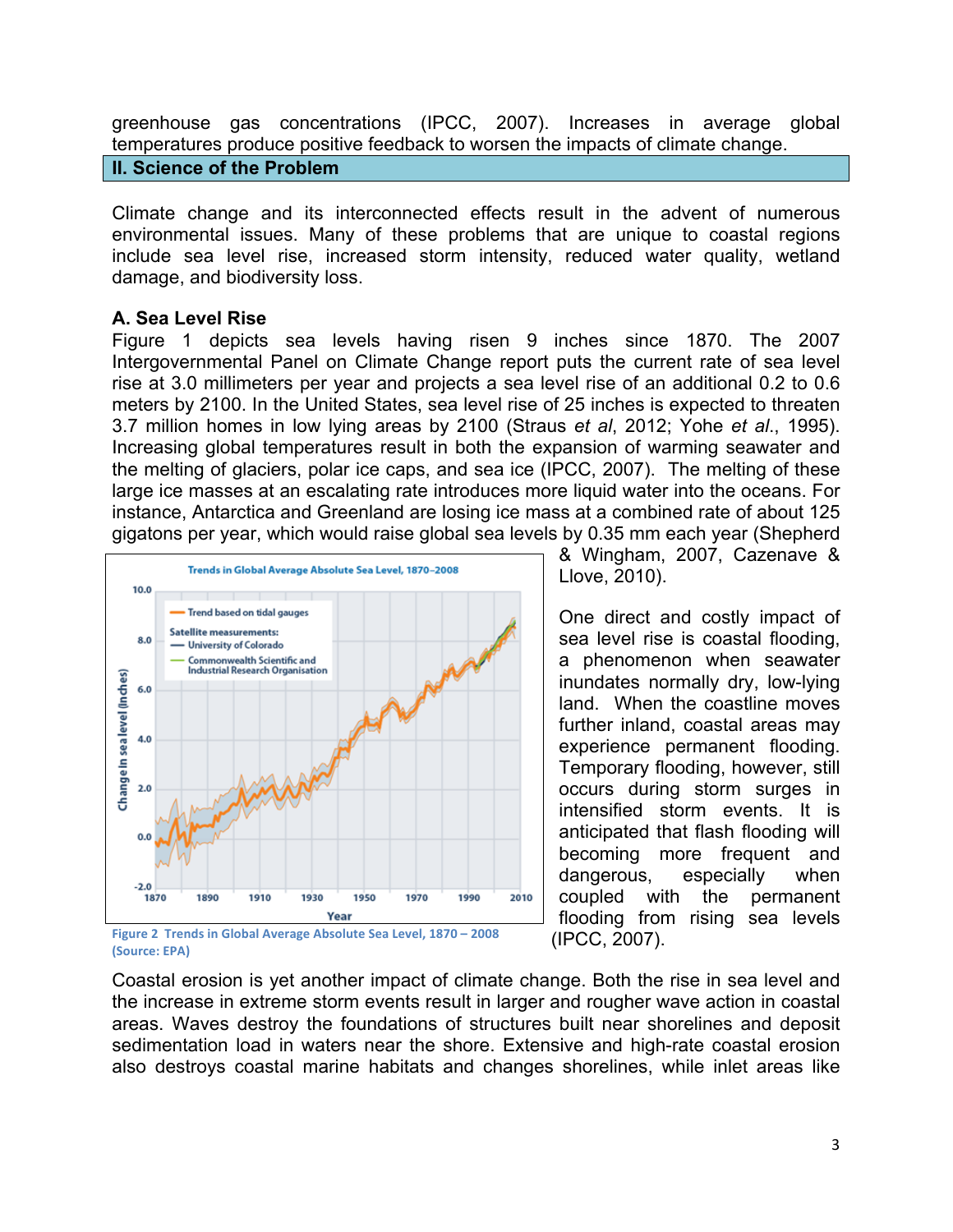river mouths and lagoons experience basin infilling due to sediment transport and deposition (UNESCO, 2012).

#### **B. Increased Intensity of Severe Weather Events**

Severe storm events will likely be one of the most economically detrimental results of climate change in coastal states because these states contain approximately 83% of the nation's economic output (NRDC, 2008; NOEP, 2009). Climate change results in the increased severity of extreme coastal weather events such as hurricanes and tsunamis (Leichenko, 2012). This stems from the fact that warmer air is able to hold more moisture, resulting in increased and heavier precipitation in coastal communities (NWF, 2013). Convective forces driven by increased temperature and moisture gradients above water bodies and land masses stimulate the creation of more severe storms.

Increased intensity of major storm events can cause heavy precipitation and flash flooding. Heavy storms that would historically occur around once every hundred years are predicted to occur every 3 to 20 years by the end of the century (Lin *et al*., 2012). Flood waters are not the only destructive agents to these coastal communities; related impacts such as water-borne disease transmission, sewage overflows, and surface runoff are also expensive and detrimental. During storm events, runoff contaminated with nitrogen from fertilizers would flow to the ocean. Excess nutrients nourish algae populations that deplete dissolved oxygen from the water. Without oxygen to breathe, fish and other aquatic life would die. Agricultural runoff containing phosphorus initiates a similar process in bodies of freshwater, most notably producing algal blooms in the Great Lakes (Great Lakes Commission, 2012).

## **C. Reduced Water Quality**

Climate change impacts water quality by causing water temperature changes, ocean acidification, and saltwater intrusion. Coastal water temperatures have been predicted to increase as much as 4 to 8°F in the 21st century (USGCRP, 2009). This temperature increase impairs the survival and reproduction of species, such as coral, which relies on a consistent temperature to maintain biological functions like filtering water (National Geographic, 2013).

Climate change exacerbates ocean acidification because oceans absorb carbon dioxide  $(CO<sub>2</sub>)$  from the atmosphere. When atmospheric  $CO<sub>2</sub>$  reacts with water, the resulting carbonic acid lowers the pH of ocean. An increase in acidity permanently alters local ecosystems and affects the formation of the calcium carbonate shells of many marine



organisms. (National Geographic, 2013).

Saltwater intrusion, the seeping of saltwater into freshwater aquifers, is a climate change impact. In coastal areas, gravity and pressure gradients pull salt water from oceans in the "transition

**Figure 3. Saltwater Intrusion on the coast. (Source: transitionsc.org)**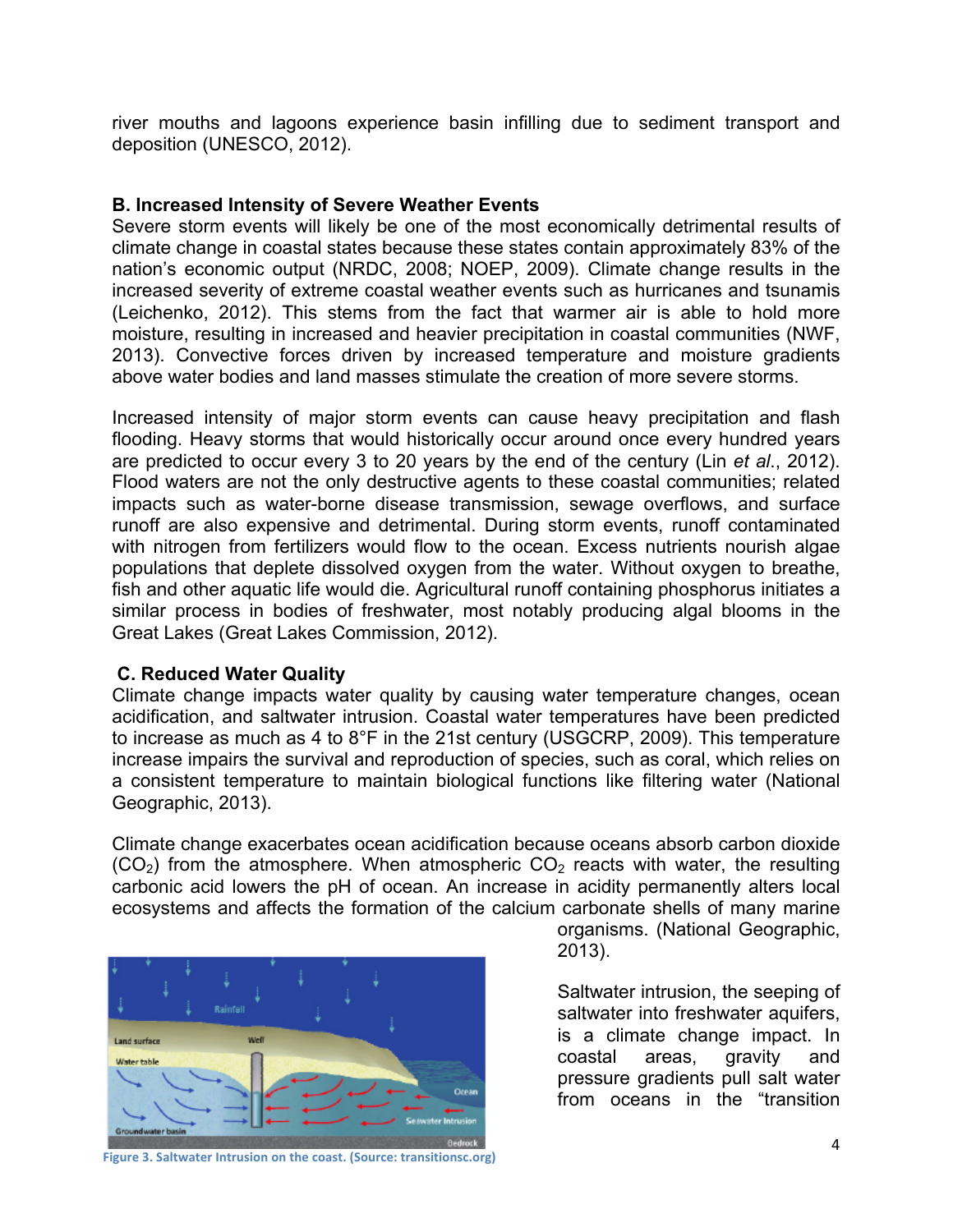zone" into freshwater aquifers. Drinking water wells, depicted in Figure 3, would further draw up the seawater from the coast and thus cause the aquifer to fill up with nonpotable saltwater. More inland transition zones along with prevalent exploitation of aquifers reduce the coastal availability of fresh drinking water for human and animal consumption (USGS, 2000).

## **D. Wetland Damage**

Wetlands are ecosystems characterized by water saturation either seasonally or yearround, and they comprise 5.5% of the total surface area of the United States (Dahl, 2006). They serve as flood barriers, fish nurseries, and water purifiers. Climate change poses a threat to wetlands due to sea level rise and severe storm events. Sea level rise brings higher salinity waters further inland, exposing freshwater and estuarine wetlands to increased salt concentrations. This change in environment is detrimental to the survival of some wetland plants, whose roots anchor the ecosystem's sediment in place. (Duke University, 2001). Storm surges during severe storm events bring a sudden rush of saltwater that kill native species by the sudden change in water quality. The force of these initial surges uproots and breaks plant structures, but the eventual receding water following a storm surge can further erode the roots of wetland plants (Rastogi, 2010).

## **E. Biodiversity Loss**

Biodiversity is the degree of variation of life forms within a given species, ecosystem, or biome (Gaston and Spicer, 2004). The permanent and irreversible loss of habitat and species due to coastal and flash flooding is one of the primary impacts of climate change on coastal biodiversity. Flooding destroys coastal habitats by changing the ecological properties of an originally dry habitat, and it kills animals and plants that are not adapted to survive in waterlogged conditions. Increased severe precipitation also worsens agricultural runoff and eutrophication, which causes water to be depleted of oxygen and uninhabitable for aquatic organisms (USGCRP, 2009). Changes in water quality such as salinity and pH also adversely impact biodiversity because some species are not able to adapt their biological functions to the dramatic biochemical changes.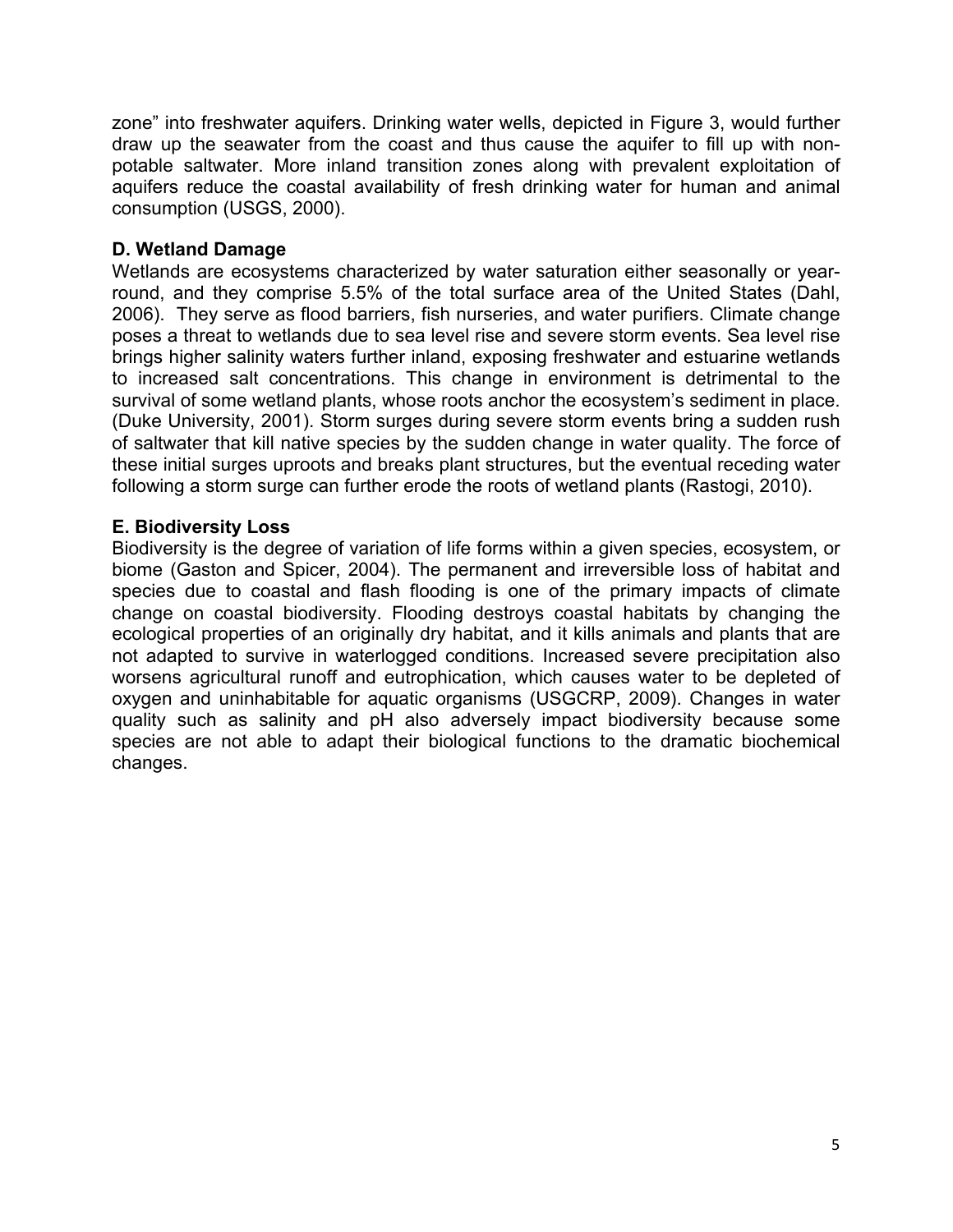## **III. The Solution to the Problem: HR 764**

Congresswoman Lois Capps of California introduced the Coastal State Climate Change Planning Act, also known as House Resolution 764, in the House of Representatives in February 2013. The legislation amends its precedent, the Coastal Zone Management Act of 1972, by authorizing the Secretary of Commerce to offer financial and technical assistance for coastal states to develop voluntary adaptation and response plans.

## **A. Financial Assistance**

The proposed grant program issues two types of grants.

- 1. Climate Change Adaptation Planning Grants are awarded to develop adaptation plans that protect biodiversity, protect water quality, and establish habitat buffer zones in response to the consequences of climate change.
- 2. Coastal Adaptation Projects Grants are awarded to prevent physical disturbance within the coastal zones, control etiological and invasive species, protect wildlife habitats, and mitigate potential natural hazards that arise as byproducts of climate change.

For either grant to be approved by the Secretary of Commerce, each proposal must address three components:

| <b>Steps to Securing Grant</b>                                                                                              | <b>Examples</b>                                                                                                                                                  |
|-----------------------------------------------------------------------------------------------------------------------------|------------------------------------------------------------------------------------------------------------------------------------------------------------------|
| 1. Clearly identify the land or water uses                                                                                  | Public facilities, working waterfronts,                                                                                                                          |
| within a coastal zone that would be                                                                                         | energy facilities, coastal waters, and                                                                                                                           |
| impacted by climate change.                                                                                                 | coastal resources                                                                                                                                                |
| 2. Outline the adaptive management<br>strategies of how the land or water uses<br>will be protected climate change impacts. | Promoting biodiversity, ensuring water<br>quality, and protecting wildlife resources<br>through habitat buffer zones, migration<br>corridors, or climate refugia |
| 3. Ascertain how to carry out long-term                                                                                     | Use of indicators like extent of sea level                                                                                                                       |
| monitoring of the environmental change                                                                                      | encroachment to barrier, water quality                                                                                                                           |
| to assess adaptation progress.                                                                                              | measures, and ecosystem health scores                                                                                                                            |

## **B. Technical Assistance**

The bill provides training and technical assistance to coastal states to enable them to implement their adaptation plans. It also provides training to local coastal policy makers to increase awareness of potential adaptation strategies and management information.

## **C. Pilot Projects**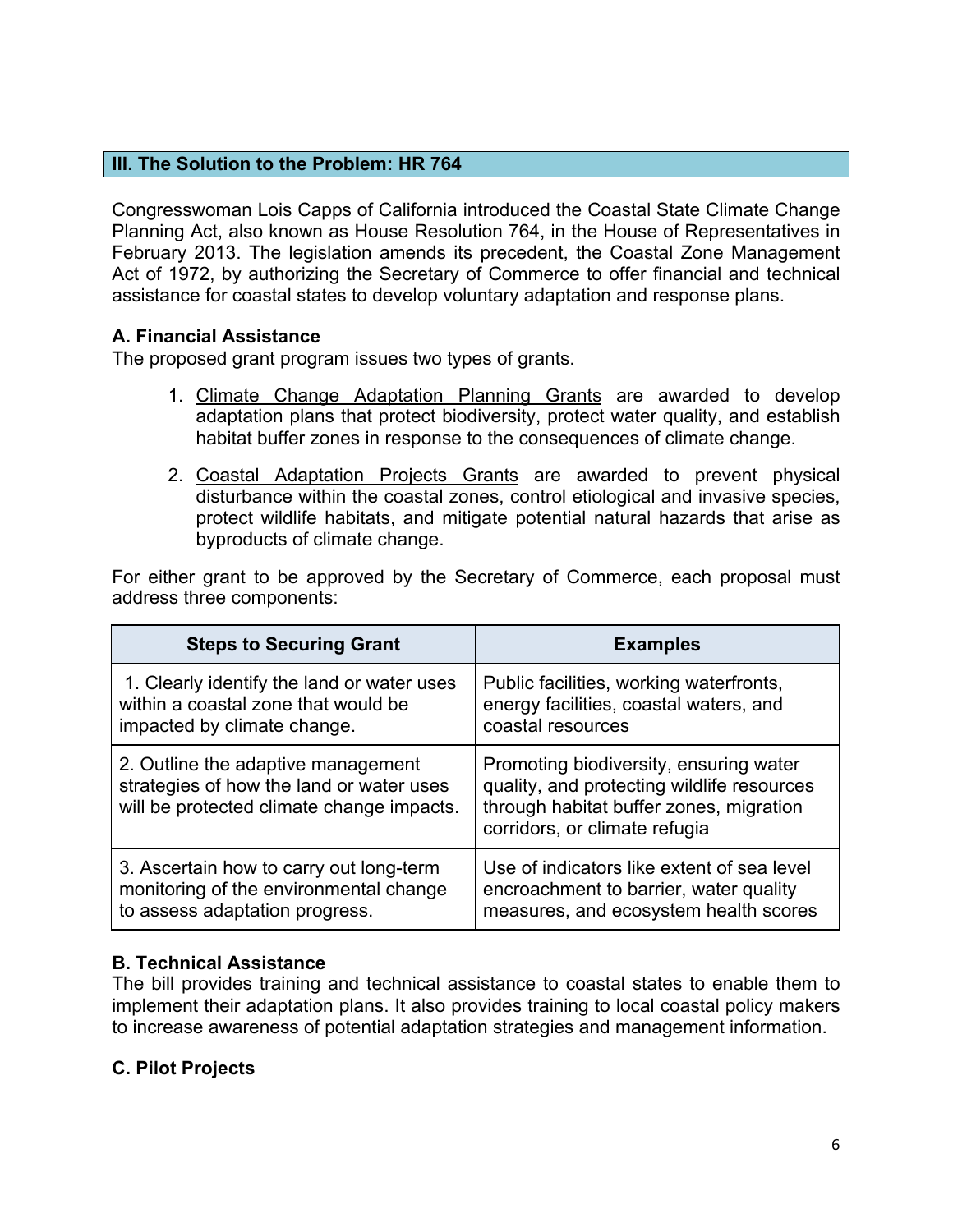The program promotes pilot and demonstration projects at National Estuarine Research Reserves in order to ascertain the feasibility and effectiveness of the proposed adaptation plans.

## **IV. Science of the Solution**

The adaptation plans eligible for the HR 764's grants run the gamut of possible approaches to reduce the negative consequences and threats of climate change on coastal zones. These activities can lower the threat of sea level rise, protect coasts from severe weather, ensure water quality, protect wetlands, and preserve biodiversity.

## **A. Protection from Sea Level Rise and Severe Weather Events**

Beaches are one of the strongest natural defenses against weather events such as hurricanes and storm surges in coastal states. Long, flat areas of sand dissipate wave energy in a storm surge, allowing the destructive forces of the storm to be absorbed by the sandy coast rather than by the fragile built environment (Seelig & Ahrens, 1981). Additionally, dunes on these beaches act as natural sea walls, reflecting waves back to the ocean. These reflected waves contact other incoming waves to further dissipate the wave energy (Leatherman, 1979). As storm surges are blocked by dunes, waves will erode and transport the sediment offshore to create sand bars, which can also serve to absorb more wave energy in the ocean (Heathershaw, 1982). Since storms erode away a significantly large amount of sand from the coastline, natural replacement by physical weathering takes a long time. Thus, beach nourishment is a feasible solution that involves the addition of sand to beaches or dunes. Additional sand improves the ability of beaches to prevent sea level encroachment and to absorb storm energy.

## **B. Protection from Flooding**

Integrated flood protection systems are flexible and adaptable systems that can combine a variety of elements to offer flood protection to susceptible areas. These systems improve upon traditional protection methods like floodwalls, bulkheads, and levees to enhance the overall protection value of coastal protection infrastructures (Walton *et al*, 1989). Floodwalls are vertical barriers used to control flooding due to sea level rise by offering a higher level of surge protection for vulnerable neighborhoods and infrastructure. Figure 4 illustrates the construction of these defenses, which can be deployed during extreme weather events and be removed immediately after a threat recedes. This flexibility allows the waterfront to remain accessible at all times unless

weather events dictate otherwise (The City of New York, 2013).

Bulkheads are vertical retaining walls used on coasts to hold shorelines in place and control erosion. They can break waves and reduce the destructive energy of storm surges during large storm events. A levee, also known as a floodbank, is an elongated ridge that is either naturally occurring or artificially constructed. Levees are similarly able to regulate water



**Figure 4: Installation of deployable floodwalls (Source: PlaNYC)**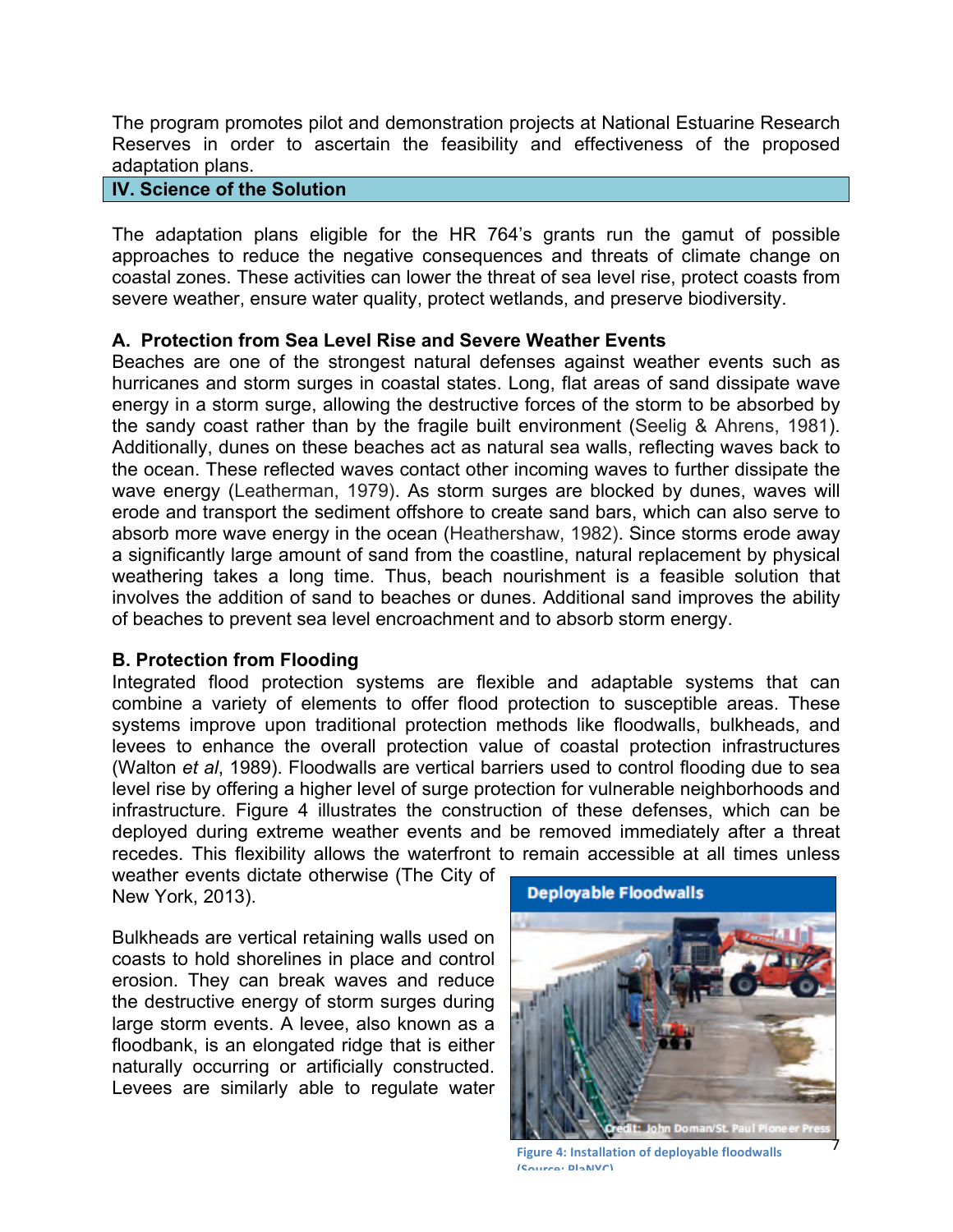levels and protect coastal neighborhood from flooding during rising water levels (Petroski, 2006). Multipurpose levees are engineered to serve as land for future development such as transportation infrastructure, public spaces, and other commercial or residential uses. In the long run, this might even provide a cost-saving mechanism to pay for protection from coastal flooding.

## **C. Tackling Adverse Impacts on Water Quality**

Rising sea levels and more severe storms events complicate coastal water quality. During intense precipitation events, outfall sewers cannot contain the sudden rush of storm water and can back up. Tide gates are dam-like structures that can be implemented in order to prevent the rapid inflow of seawater and the backup of outfall sewers. Salt water intrusion into both the city's fresh water supply and into treatment facilities could occur without such barriers. When heavy rainfall washes fertilizers and other harmful anthropogenic chemicals into rivers and estuaries, high levels of algae growth and low levels of oxygen endanger coastal state marine ecosystems. Coastal states can implement fertilizer and chemical control in order to decrease levels of hypoxia in their watersheds, especially as climate change stands to worsen current conditions (Burkett 2012)

## **D. Restoring Wetlands**

Wetlands are another ecosystem that naturally occurs along much of the United States' coastline and can be effective in protecting the coast from storm damage. Some wetland vegetation thrives in wet soil, allowing these plants to survive and even flourish as storm water enters the system (Morris *et al*. 2002). The ability of storm water to safely inundate some wetlands allows this land to absorb much of the wave energy from the ocean (Ozeren *et al*, 2013). The root structures of wetland vegetation reduce erosion in a way that beaches cannot and the roots also absorb nutrients in the water to improve water quality (Anderson & Mulder, 2008). Additionally, wetlands serve to retain stormwater, letting the stored water infiltrate into the ground or evaporate into the air rather than allowing it to enter the wastewater system, which might overflow combined sewer systems. Wetlands that become restored and managed can meet storm protection goals and become habitats pulsating with ecological biodiversity.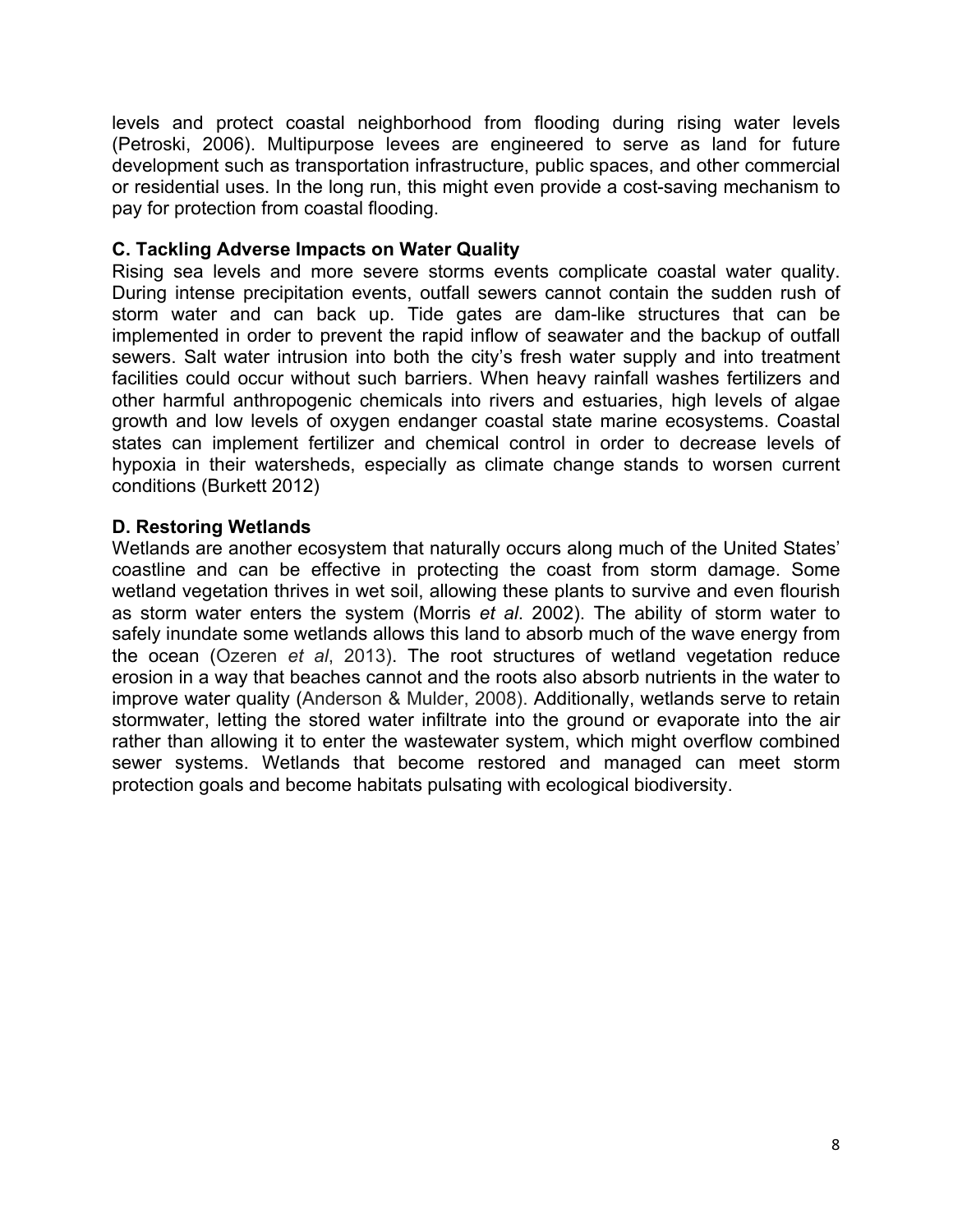## **V. Does the Solution Address the Problem?**

## **A. Effectiveness of the Bill**

The Coastal State Climate Change Planning Act compels states to become proactive in preparing for the adverse consequences of climate change by competing for grants. Because adaptation plans are voluntary and not mandated by the federal government, states are given a high degree of flexibility in developing plans that are customized for their specific problems. Grants help states to invest money in adaptation in the present to save money from damages in the future. The bill addresses the problem of climate change on coasts scientifically through adaptation plans that provide practical solutions to the adverse effects of climate change. Although the bill does not provide money to mitigation plans that tackle the causes of climate change, it gives states the necessary financial and technical assistance to take the first step in preparation for its effects.

HR 764 proposes a solution that is also politically viable. First, states are already asking for federal aid and cooperation. For example, state governments recently sent managers to Congress to request federal involvement in strategies to reduce invasive species (Malewitz, 2012). Also, following the devastation of Hurricane Sandy in 2012, the Governor of Maryland issued an executive order stipulating that state managers fully cooperate with federal agencies to develop joint climate adaptation plans for the state's coastline (Office, 2012). Second, recent cuts to specific programs in the federal budget endanger adaptation and preparedness capacities. For example, the recent sequestration shut down a large percentage of the nation's remaining active gauges for the national flooding early warning system. Enhancing state capacity to support weakened federal capacity is vital at this time (Malewitz, 2013).

## **B. Controversies**

The large variability and uncertainty in the effects of climate change on coasts could affect the ability of regulators to formulate successful climate change adaptation plans. Should a coastal state invest in adaptation measures, it must make assumptions concerning climate change effects. For example, if a state assumes that sea level will rise 3 inches in the next three decades, it might invest resources in infrastructure and strategies that account for a low sea level rise; however, it will be unprepared for a higher sea level rise. The benefits from these measures and the suitability of the implemented infrastructure are unknown because future forecasts can only be anticipated. An uncertain future may cause states to postpone implementing costly measures if they do not know the potential effectiveness of their approaches.

Decision-makers must also consider trade-offs when planning and implementing adaptation strategies. While adaptations can be beneficial to combat climate change, they also create counterproductive and negative impacts. One example of an adaptation strategy with trade-offs is beach nourishment. In some instances, the use of heavy machinery to add and move sand to beaches disturbs valuable habitats. These disturbed beach habitats can be the home to threatened species such as piping plovers and other beach-nesting birds. Also, adding sand to a beach can accelerate erosion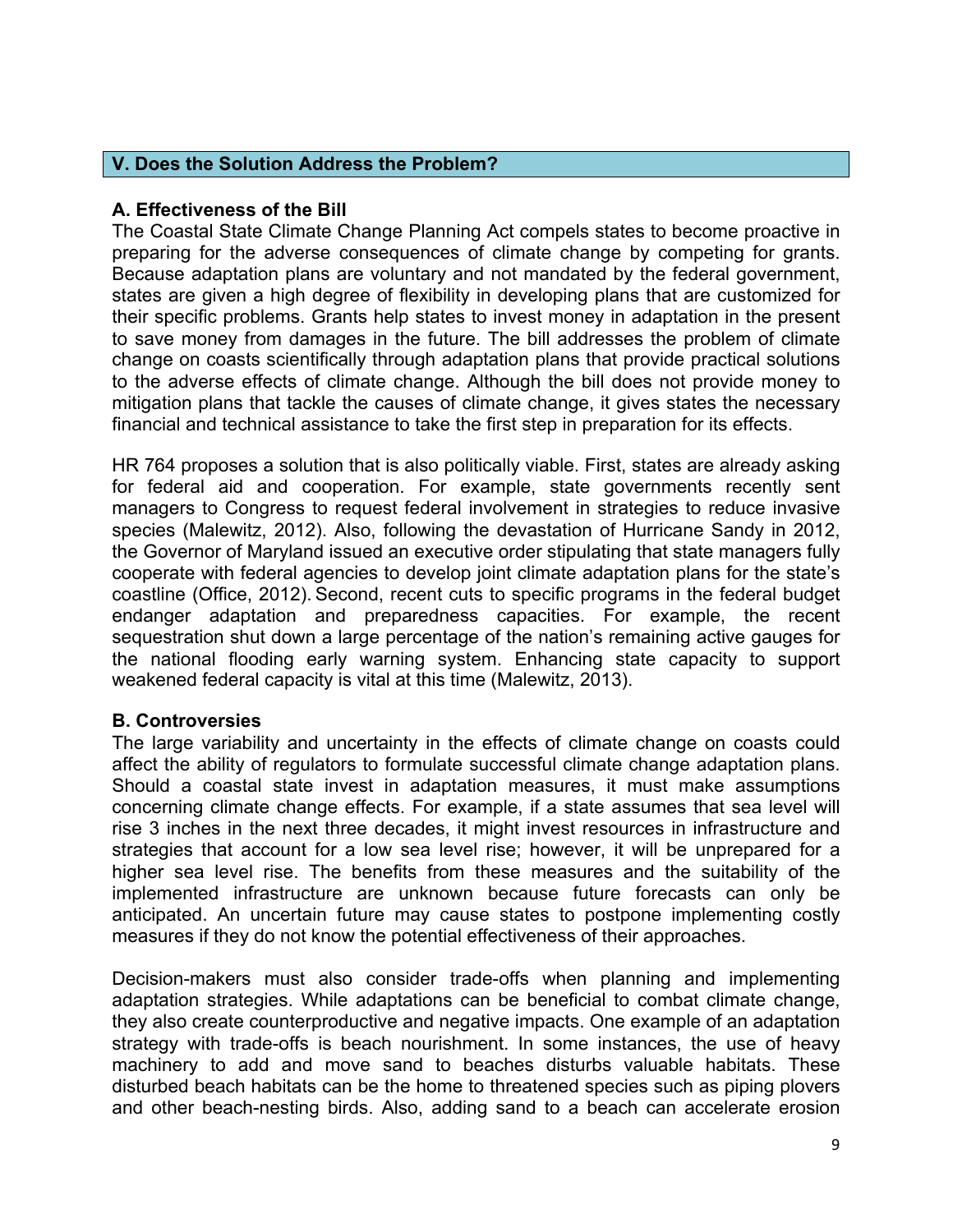rates when large quantities of this additional sand is eroded during the next storm and taken out to sea (Cohen, 2005). Although some strategies are controversial by combating climate change effects at the expense of one part of the ecosystem, the overall thrust of the adaptation plan can still succeed by protecting multiple land uses, ecosystems, and organisms.

## **C. Measuring the Policy's Success**

The policy specifies that the proposed management plans must include requirements to carry out long term monitoring of environmental indicators to assess their success. Successful outcomes are defined as the whether the adaptation plan achieved the desired effects. The proposed adaptation plans aim to achieve these outcomes, and scientific indicators can measure the success of each corresponding outcome:

| <b>Outcome</b>                               | <b>Indicator</b>                              |
|----------------------------------------------|-----------------------------------------------|
| Improved protection of coastal<br>ecosystems | Health of coastal ecosystems like<br>wetlands |
| Increased protection from sea level rise     | Sea level buffer capacity                     |

Coastal ecosystems like wetlands are crucial for buffering sea level rise and absorbing coastal storm impacts (Ozeren *et al*., 2013). The health of coastal ecosystems can be measured using both biotic factors like grass, benthic, and phytoplankton biodiversity, and abiotic indicators like chlorophyll a, dissolved oxygen, pH, and water clarity. The extent of wetland restoration is another vital adaptation measure of the health of coastal ecosystems because wetlands can protect coasts from severe weather events and sea level rise (Gansler, 2010).

Sea level rise adaptation strategies include dyke construction, coastal dune protection, and beach nourishment. The effectiveness of their protection from sea level rise can be quantified by measuring the distance between the maximum sea level at high tide and the height of the human infrastructure. In other cases, the coastal shoreline gradient can determine the extent of sea level encroachment. By containing language that promotes long-term monitoring, the policy ensures that the adaptation plans not only check progress but also provide the capability to adjust strategies if necessary.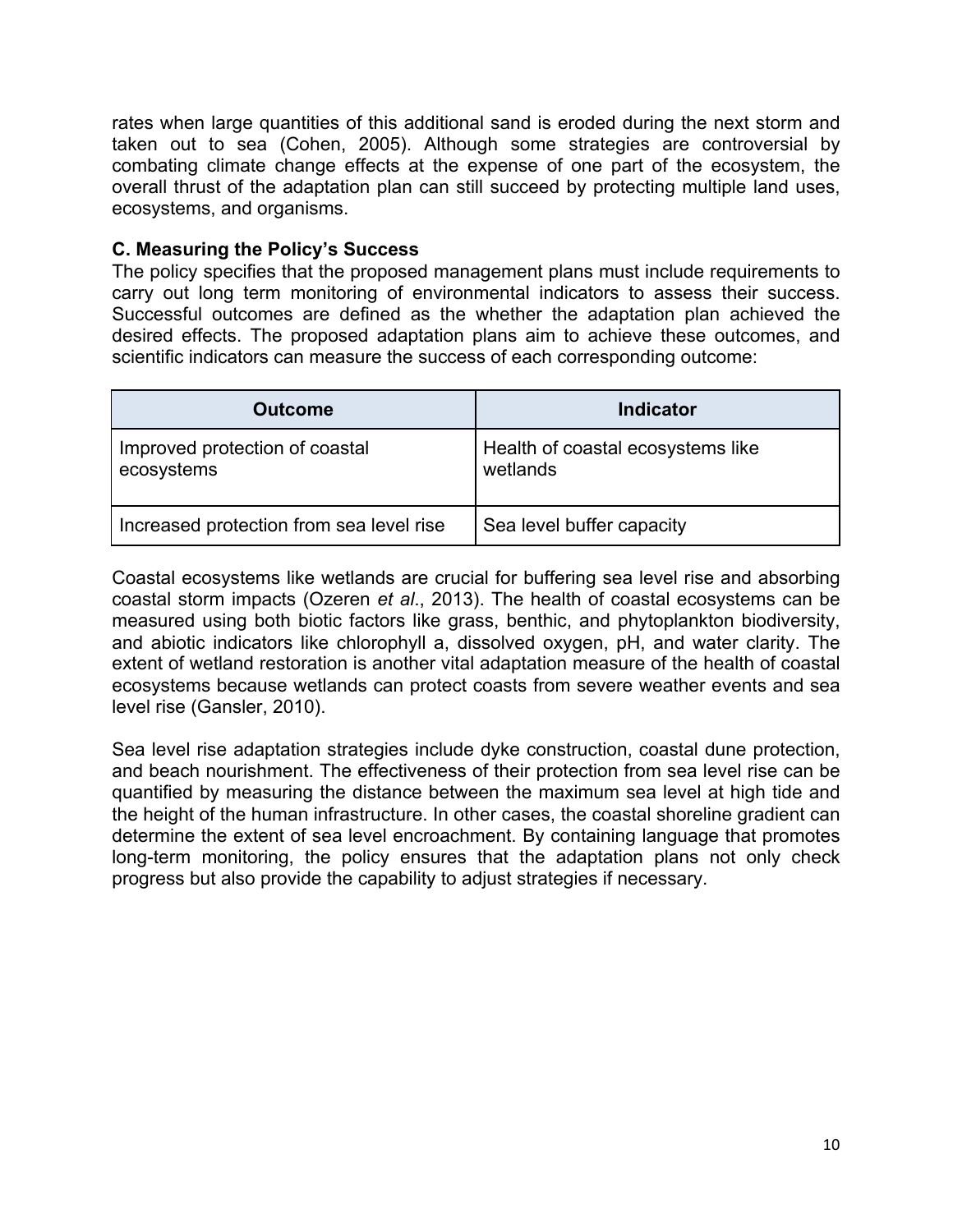### **VI. Conclusion**

Regardless of the political climate in Washington, urgent legislative action is necessary to address the unprecedented effects of climate change on coastal regions. Adverse environmental threats, including ecosystem degradation, ocean acidification, storm surges, and sea level rise, pose a significant risk to both natural and human communities. Climate change exacerbates these risks and demands prompt attention to ensure the continued protection and welfare of coastal states. The science of climate change has been studied extensively in recent years, and while there are uncertainties in predictive modeling, baseline assumptions, and data availability, a considerable consensus on the inevitability of climate change impacts on coastal states exists in the scientific community (Vermeulen *et al*., 2013). The cost of these impacts to nature, public infrastructure, private property, and human livelihoods will be greater when communities are unprepared for them. It is essential for coastal states in particular to understand these risks and to move forward in developing appropriate adaptive response plans. The Coastal State Climate Change Planning Act provides a scientifically viable and sorely needed set of financial and technical means to address the problem. Although this piece of legislation in not a comprehensive solution to climate change as no single piece of legislation can tackle so complex or daunting a problem, it takes a confident and vigorous initial step in the direction of coastal resiliency and sustainability.

> All things are ready, if our minds be so. Perish the man whose mind is backward now!

~William Shakespeare, *Henry V*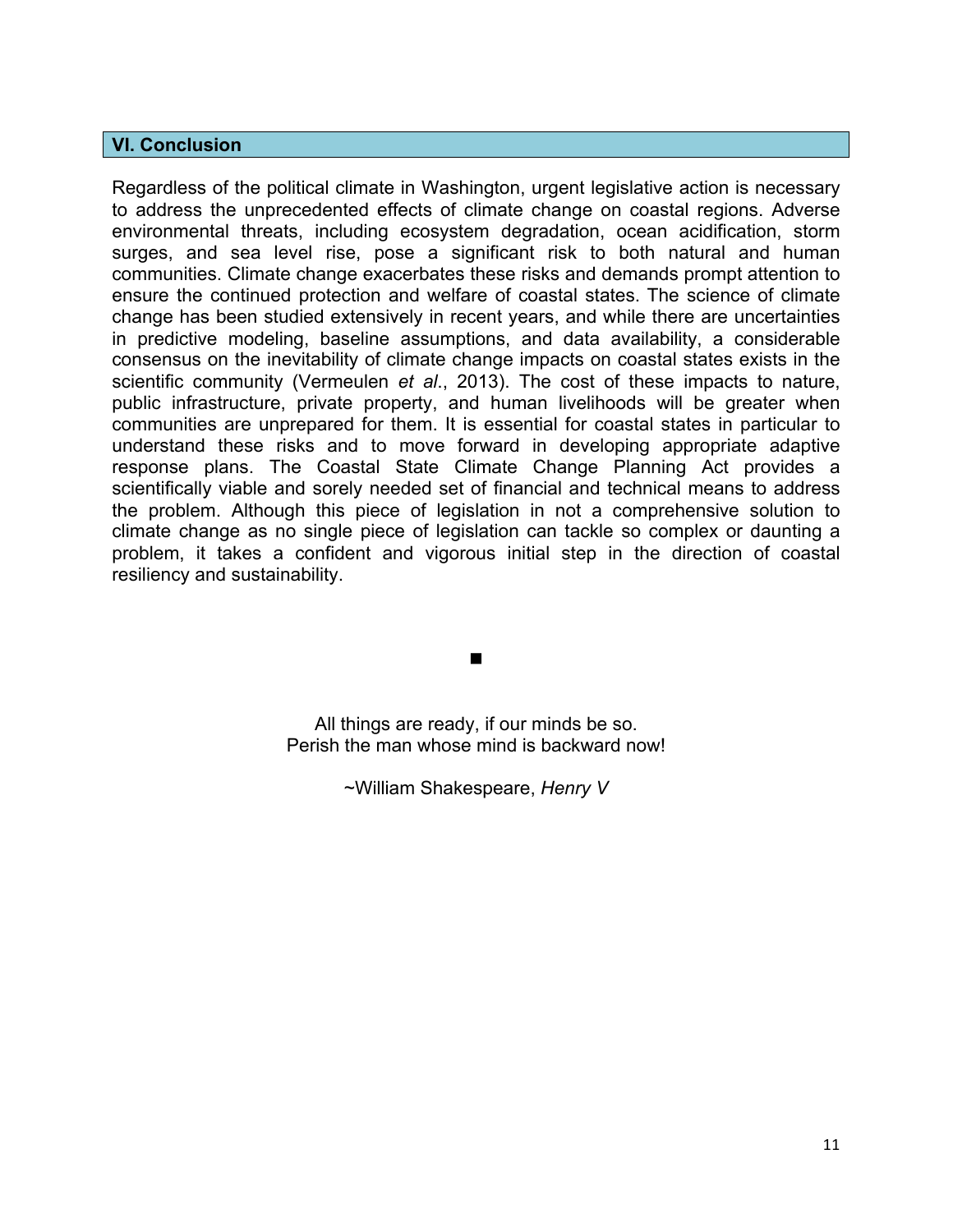- Cohen, J.B. (2005*).* Factors limiting piping plover nesting pair density and reproductive output on Long Island*, New York.* (Doctoral Dissertation).
- Dahl, T. E. 2006. Status and trends of wetlands in the conterminous United States 1998 to 2004. *Fish and Wildlife Service.* 112, 112.
- Gansler, D. F. (2010). Protecting Maryland's environment: A holistic solution. *University of Baltimore Law Forum*, *40*, 205-229.
- Gaston, K. J. & Spicer, J. L. 2004. *Biodiversity: An Introduction*. 2<sup>nd</sup> ed. Blackwell.
- Great Lakes Commission (2012). Priorities for reducing phosphorus loadings and Abating algal blooms in the great lakes – St. Lawrence river basin. Ann Arbor. Retrieved on August 07 2013 from http://www.glc.org/announce/12/ pdf/FINAL\_PTa skForceReport\_Sept2012.pdf
- Harley, C. D. G., Hughes, A. R., Hultgren, K. M., Miner, B. G., Sorte, C. J. B., Thornber, C. S., Rodriguez, L.F., Tomanek, L., & Williams, S. (2006). The impacts of climate change in coastal marine systems. Ecology Letters 9(2), 228-241.
- H.R. 764: Coastal state climate change planning act. (2013). Retrieved on August 3 2013 from http://www.govtrack.us/congress/bills/113/hr764
- Intergovernmental Panel on Climate Change. 2007. Land Ice. *Climate Change 2007 (Working Group I: The Physical Science Basis).*
- Lin, N., Emanuel, K., Oppenheimer, M., and Vanmarke, E. 2012. Physically based assessment of hurricane surge threat under climate change. *Nature Climate Change* (2), 462–467.
- Malewitz, J. (2012, May 16). State officials seek help in fighting invasive species. *Stateline*. Retrieved from http://www.pewstates.org/projects/stateline /headlines/state-officials-seek-help-fighting-invasive-species-85899476892
- Malewitz, J. (2013, May 14). Federal cuts could harm flood forecasting. *Stateline*. Retrieved from http://www.pewstates.org/projects/stateline/headlines/federalcuts- could-harm-flood-forecasting-85899471737
- National Geographic. 2013. Ocean acidification*.* Retrieved June 10, 2013 from http://ocean.nationalgeographic.com/ocean/critical-issues-ocean-acidification/
- National Oceanic and Atmospheric Administration (NOAA). NOAA's State of the Coast. Retrieved on June 13 2013 from http://stateofthecoast.noaa.gov/